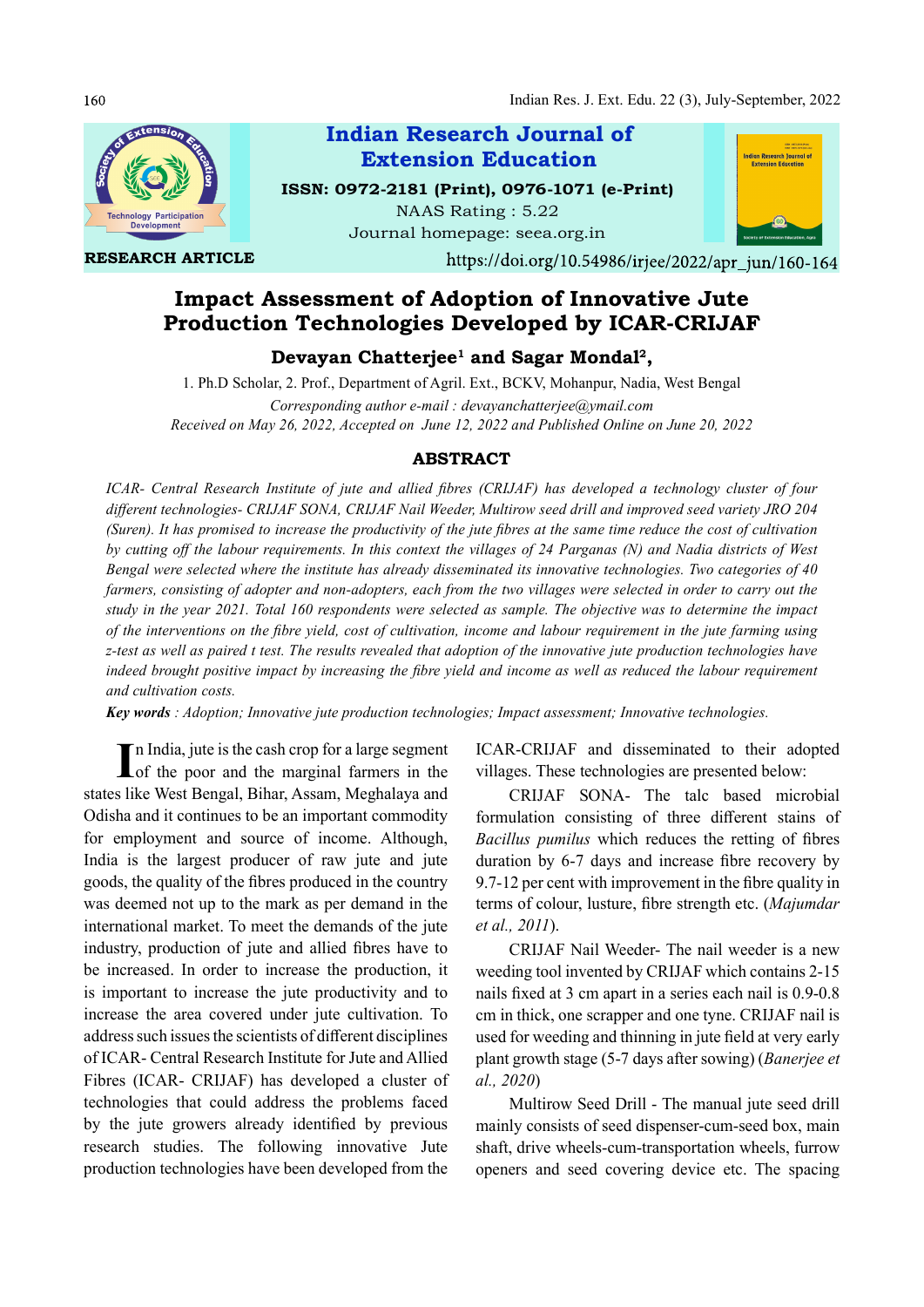Indian Res. J. Ext. Edu. 22 (3), July-September, 2022

between furrow openers is as per recommended spacing for the olitorius/tossa jute. When seed dispenser rotates, the seeds are fallen through these orifices in the furrow made by the furrow openers thus leads to line sowing of jute seeds (Shambhu and Thakur, 2018).

JRO 204 (Suren) - Typical characteristics of the improved variety of jute seeds are: non-shattering pod, resistant to premature flowering, non-lodging tall cylindrical stem, flowering 120 days, fibre yield 36-38 q/ha (Kar et al., 2010)

Assessment of the impact in an area of study plays a great role in the determination of the overall effectiveness of any intervention among the farming community. In this scenario the study has been conducted with the specific objectives i.e,

- i. To study the impact of jute production technologies between adopter and non-adopter farmers with reference to some selected indicators
- ii. To study the impact of jute production technologies among the adopter farmers before and after adoption of the technologies with reference to some selected indicators.

### METHODOLOGY

In order to carry out the study, villages namely Brahmapur and Kumra were selected from the districts Nadia and North 24 Parganas respectively where ICAR-CRIJAF has disseminated its innovative jute production technologies. A random sample of 80 adopter farmers and 80 non adopter farmers were selected. Jute growers who have already adopted the technology package containing four innovative technologies i.e. CRIJAF Nail weeder, CRIJAF Multirow seed-drill, CRIJAF SONA and improved variety JRO-204 developed by CRIJAF since last 5 years, were considered as adopter famers for the study. Total 160 jute growers were selected for the study.

In order to detect the impact of the technologies, data were collected from both the adopter farmers and the non-adopter farmers as well as before and after adoption of adopters based on the indicators viz. fibre yield (quintals), cost of cultivation (₹), income (₹) and labour required (man days) per bigha (1ha=7.5 bigha) of land. Ex-post facto research design was followed for the study as adoption has already been occurred. Data were collected by personnel interview method through a structured interview schedule designed for the study. The suitable statistical tool i.e., independent samples

'z' test (sample size >30) was executed using software SPSS  $v26$  to find out the significant differences between the selected indicators of two categories. Again, paired t test was employed to identify the significant differences before and after adoption of the jute production technologies among the adopter jute growers.

In order to access the impact of specific jute production technologies four major indicators were selected which acts as very important factors which determine the overall improvement of the farm condition. The data were collected during March-April 2021 using structured interview schedule. The respondents were interviewed personally, and their responses were recorded carefully. The findings were appropriately interpreted and the conclusions and inferences were drawn.

## RESULTS AND DISCUSSION

The impact of jute production technologies between adopter and non-adopter farmers with reference to some selected indicators :

Yield : It is clear from the Z-test (Table 1) that the average yield per bigha of land was found to be 4.65 quintal per bigha for the adopter category farmers. While for the non-adopter category it was found to be only 3.53 quintal per bigha. This study found that the mean yield of the jute produced by the adopter farmers  $(4.65 \pm 0.42)$  were significantly higher as compared with those of the fibre yield got by the non-adopter farmers  $(3.53 \pm 0.59)$ , t  $(158) = 13.94$ , p=0.015. It was found significant at 5 per cent level of significance.

Therefore, it can be concluded that the farmers who have adopted the innovative jute production technologies developed by CRIJAF are getting higher fibre yield as compared to that of non-adopter farmers. Cost of cultivation : The Z-test in Table 1 presented that the average cost of cultivation of jute was found to be ₹ 10043.75 per bigha for the adopter category farmers, while for the non-adopter category it was found to be ₹ 13364.00 per bigha. This study found that the mean cost of cultivation of the adopter farmers ₹ (10043.75  $\pm$  1040.61) were significantly lower as compared with those of the mean cultivation cost as required by the non-adopter farmers ₹ (13364.00 ± 1567.44), t (158) =  $-15.78$ , p=0.001. It was found significant at 1 per cent level of significance.

Therefore, it can be concluded that the cost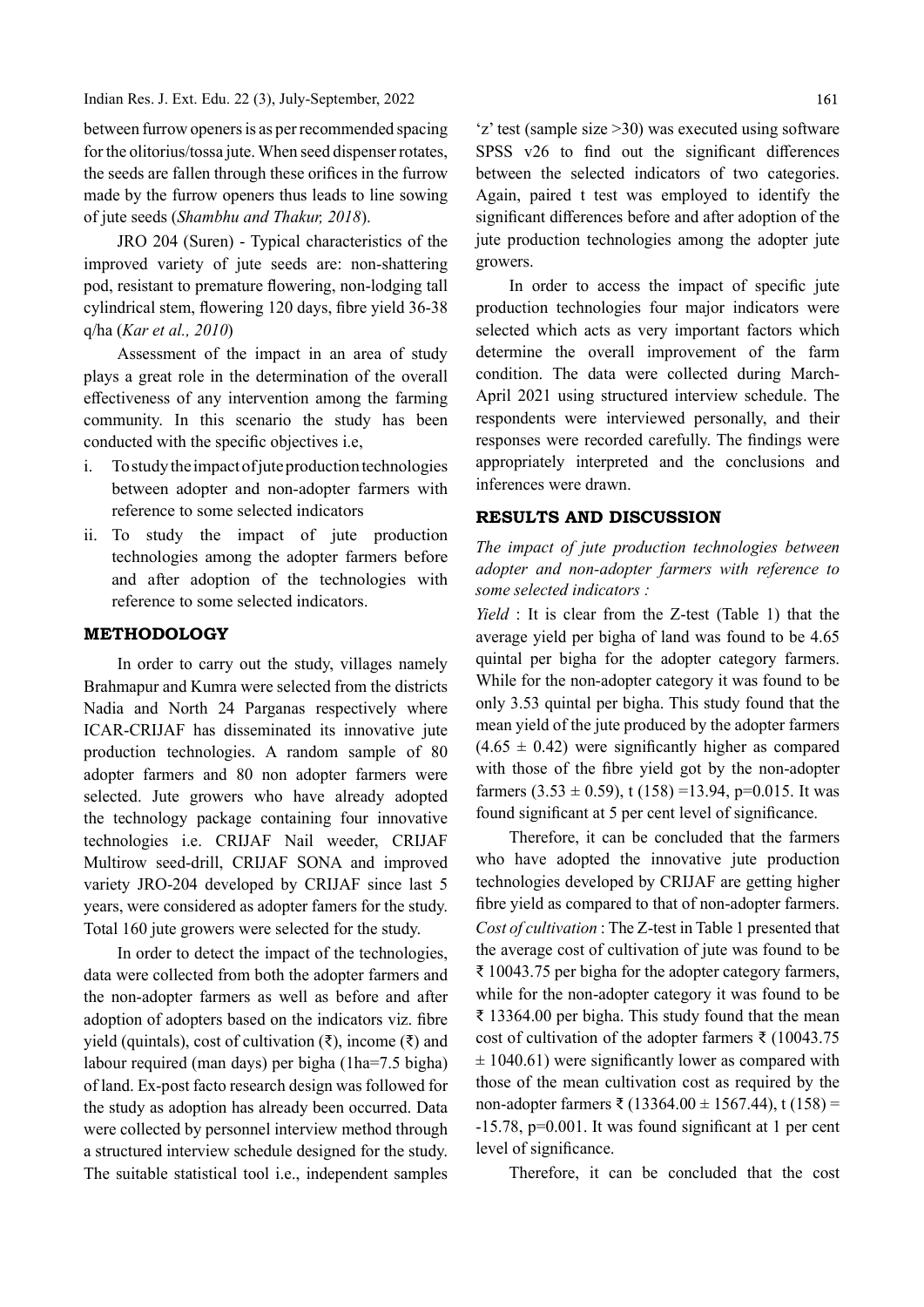| adopter and non-adopter jute growers $(N=160)$      |               |           |                   |           |            |       |  |  |  |  |  |
|-----------------------------------------------------|---------------|-----------|-------------------|-----------|------------|-------|--|--|--|--|--|
| Indicators (Per bigha)<br>$(1ha=7.5 \text{ bigha})$ | Adopters (80) |           | Non-adopters (80) |           |            |       |  |  |  |  |  |
|                                                     | Mean          | <b>SD</b> | Mean              | <b>SD</b> | t value    | Sig.  |  |  |  |  |  |
| Yield (quintal)                                     | 4.65          | 0.42      | 3.53              | 0.59      | $13.94*$   | 0.015 |  |  |  |  |  |
| Cost of cultivation $(\bar{\zeta})$                 | 10043.75      | 1040.61   | 13364.00          | 1567.44   | $-15.78**$ | 0.001 |  |  |  |  |  |
| Income (₹)                                          | 17674.13      | 1805.96   | 15613.38          | 3278.76   | $4.92**$   | 0.001 |  |  |  |  |  |
| Labour requirement (mandays)                        | 17.55         | 2.22      | 26.24             | 3.44      | $-18.98**$ | 0.001 |  |  |  |  |  |
| $-1 - 1 - 2 - 1$                                    |               |           |                   |           |            |       |  |  |  |  |  |

Table 1. Comparison using independent samples z-test between

\*\*Significant at 0.01 probability level; \*Significant at 0.05 probability level

Table 2. Mean and Standard Deviation of the jute growers before and after the adoption of innovative jute production technologies and their paired t test values (N=80)

| Indicators (per unit bigha)                  | <b>Before</b> |           | After    |           |            |         |  |  |  |  |
|----------------------------------------------|---------------|-----------|----------|-----------|------------|---------|--|--|--|--|
|                                              | Mean          | <b>SD</b> | Mean     | <b>SD</b> | t value    | P value |  |  |  |  |
| Yield (quintal)                              | 3.84          | 0.44      | 4.66     | 0.42      | $-13.45**$ | .001    |  |  |  |  |
| Cost of cultivation $(\bar{\zeta})$          | 12338.13      | 1690.84   | 10043.75 | 1040.61   | $16.16**$  | .001    |  |  |  |  |
| Income (₹)                                   | 14606.25      | 1681.95   | 17674.13 | 1805.96   | $-16.27**$ | .001    |  |  |  |  |
| Labour requirement (mandays)                 | 23.98         | 3.53      | 17.55    | 2.23      | $17.46**$  | .001    |  |  |  |  |
| $**$ = Significant at 0.01 probability level |               |           |          |           |            |         |  |  |  |  |

of cultivation per unit land of adopter farmers is significantly lower than that of non-adopter farmers.

Income : The Z-test table presented that the average income earned per bigha of land of jute was found to be ₹ 17674.13 for the adopter category farmers, while for the non-adopter category it was found to be ₹15613.38 per bigha. This study found that the mean income per bigha of land earned by the adopter farmers ₹ (17674.1 ± 1805.96) was significantly higher as compared with those of the mean income level of the non-adopter farmers ₹ (15613.38  $\pm$  3278.76), t (158)  $= 4.92$ , p=0.000. It was found significant at 1 per cent level of significance.

Therefore, it can be concluded that the farmers who are adopting the innovative jute production technologies developed by CRIJAF are achieving higher income levels as compared to that of the nonadopter farmers.

Labour requirement : Table 1 indicate that the mean labour requirement per bigha of land of jute was found to be 17.55 mandays per bigha for the adopter category farmers, while for the non-adopter category it was found to be 26.24 mandays per bigha. This study found that the mean labour requirement in the jute cultivation as required by the adopter farmers (17.55  $\pm$ 2.22) was significantly lower as compared with those of the labour requirement of the non-adopter farmers

 $(26.24 \pm 3.44), t(158) = -18.98, p=0.001$ . It was found significant at 1 per cent level of significance.

Therefore, it could be concluded that the farmers who have adopted the innovative jute production technologies developed by CRIJAF have employed a smaller number of labour as compared to that of the non-adopter farmers.

The impact of jute production technologies among the adopter farmers before and after adoption of the technologies with reference to some selected indicators. Yield : Table presented that the average yield required per bigha of land of jute was found to be 4.66 quintals after the adoption of the jute production technologies. Before the adoption of the innovative jute production technologies, it was found to be 3.84 quintals per bigha. This study found that the average yield of the farmers after adoption (4.66  $\pm$  0.42) which is significantly higher as compared with the average yield obtained before the technological adoption  $(3.84 \pm 0.44)$ , t (79)  $= -13.45$ , p=0.001. It was found significant at 1 per cent level of significance.

Therefore, it can be concluded that the farmers who have adopted the innovative jute production technologies developed by CRIJAF have subsequently enhanced their yield as compared with the yield obtained before its adoption.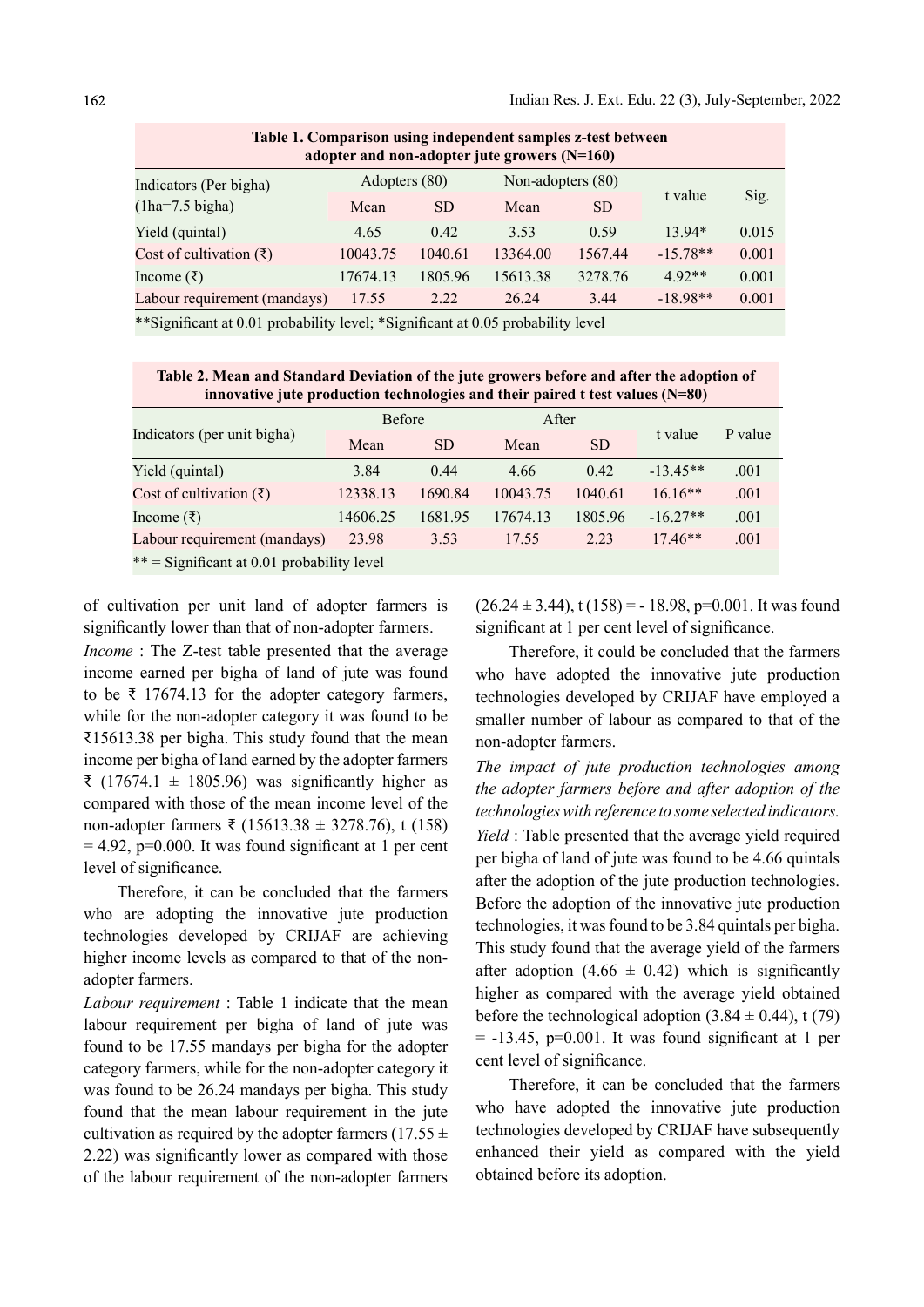#### Indian Res. J. Ext. Edu. 22 (3), July-September, 2022

Cost of cultivation : Table indicate that the average cost of cultivation required per bigha of land of jute was found to be ₹ 10043.75 after the adoption of the jute production technologies. Before the adoption of the innovative jute production technologies, it was found to be ₹ 12338.13 per bigha. This study found that the average cost of cultivation of the farmers after adoption  $(10043.75 \pm 1040.61)$  which is significantly lower as compared with the average cost of cultivation before the technological adoption (12338.13  $\pm$  1690.84), t  $(79) = 16.16$ , p=0.001. It was found significant at 1 per cent level of significance.

Therefore, it can be concluded that the farmers who have adopted the innovative jute production technologies developed by CRIJAF have subsequently reduced their cost of cultivation as compared to the cultivation cost utilised before its adoption.

Income : Table indicate that the average income earned per bigha of land of jute was found to be ₹17674.13 after the adoption of the jute production technologies. Before the adoption of the innovative jute production technologies, it was found to be ₹ 14606.25 per bigha. This study found that the mean income level of the farmers after adoption  $(17674.13 \pm 1805.96)$  was which is significantly higher as compared with the mean income level before the technological adoption  $(14606.25 \pm 1681.95), t(79) = -16.27, p=0.001$ . It was found significant at 1 per cent level of significance.

Therefore, it can be concluded that the farmers who have adopted the innovative jute production technologies developed by CRIJAF have experienced enhancement in their income level as compared to the income level before the adoption of the innovative jute production technologies.

Labour requirement : Table 2 indicate that the mean labour requirement per bigha of land of jute was found to be 17.55 mandays per bigha after the adoption of the jute production technologies. Before the adoption of the innovative jute production technologies, it was found to be 23.98 mandays per bigha. This study found that the mean labour requirement in the jute cultivation as required after adoption was  $(17.55 \pm 2.23)$  which is significantly lower as compared with the labour requirement before the technological adoption (23.98  $\pm$ 3.53), t  $(79) = 17.46$ ,  $p=0.001$ . It was found significant at 1 per cent level of significance.

Therefore, it can be concluded that the farmers who have adopted the innovative jute production technologies developed by CRIJAF have experienced reduction in the labour requirement as compared to the labourers required before the adoption of the innovative jute production technologies.

Similar results were found by Naik et al. (2017) implied that evenly distributed jute plant population by using Multirow seed drill has increased the fibre yield by about 10-15 per cent as compared to the broadcast method. The mechanical intercultural operations in line sown crop have reduced the cost as well as labour requirement for weeding and thinning by more than 50 per cent. Das et al. (2017) reported the reduction in man power requirement in fibre extraction process up to an extent of 3 mandays/ha as well as additional return of ₹13490/- per hectare by following improved method of retting using CRIJAF SONA. High prices for better quality fibre and increase in net return was also reported by Majumdar and Satpathy (2014). Because of improved varieties of jute seeds released by All India Network Project on Jute and Allied Fibres (AINPJAF) that were resistant to premature flowering, 80 per cent of the jute area came under tossa jute owing to its higher fibre yield (Mahapatra et al, 2012). The study conducted by Jha et al. (2022) found that the results obtained by using CRIJAF Nail Weeder were encouraging in terms of yield, net returns and benefit-cost ratio as compared to the conventional practices. Also, it was able to reduce the labour requirement for weeding and thinning by 65- 80 per cent (Ghorai et al., 2010).

Therefore, there is a wide scope of enhancing the current scenario of jute cultivation by adopting these promising technologies as developed by ICAR-CRIJAF through different extension methods. Kumar et al.  $(2007)$  found the significant role of training and demonstrations in the promotion of improved production practices of jute ensuring its adoption. Again, Sadat et al. (2017) found that farm training and demonstrations has a significant role in improving the knowledge and adoption of improved jute technology. Similar results were found by Singh et al. (2009) that the agricultural extension reforms have brought improvements in the extension systems along with considerable improvement in the adoption of new technologies and farm practices which would substantially increase the income of all sections of farmers in the study area.

#### **CONCLUSION**

ICAR-CRIJAF has developed a cluster of technologies for improving the jute production and